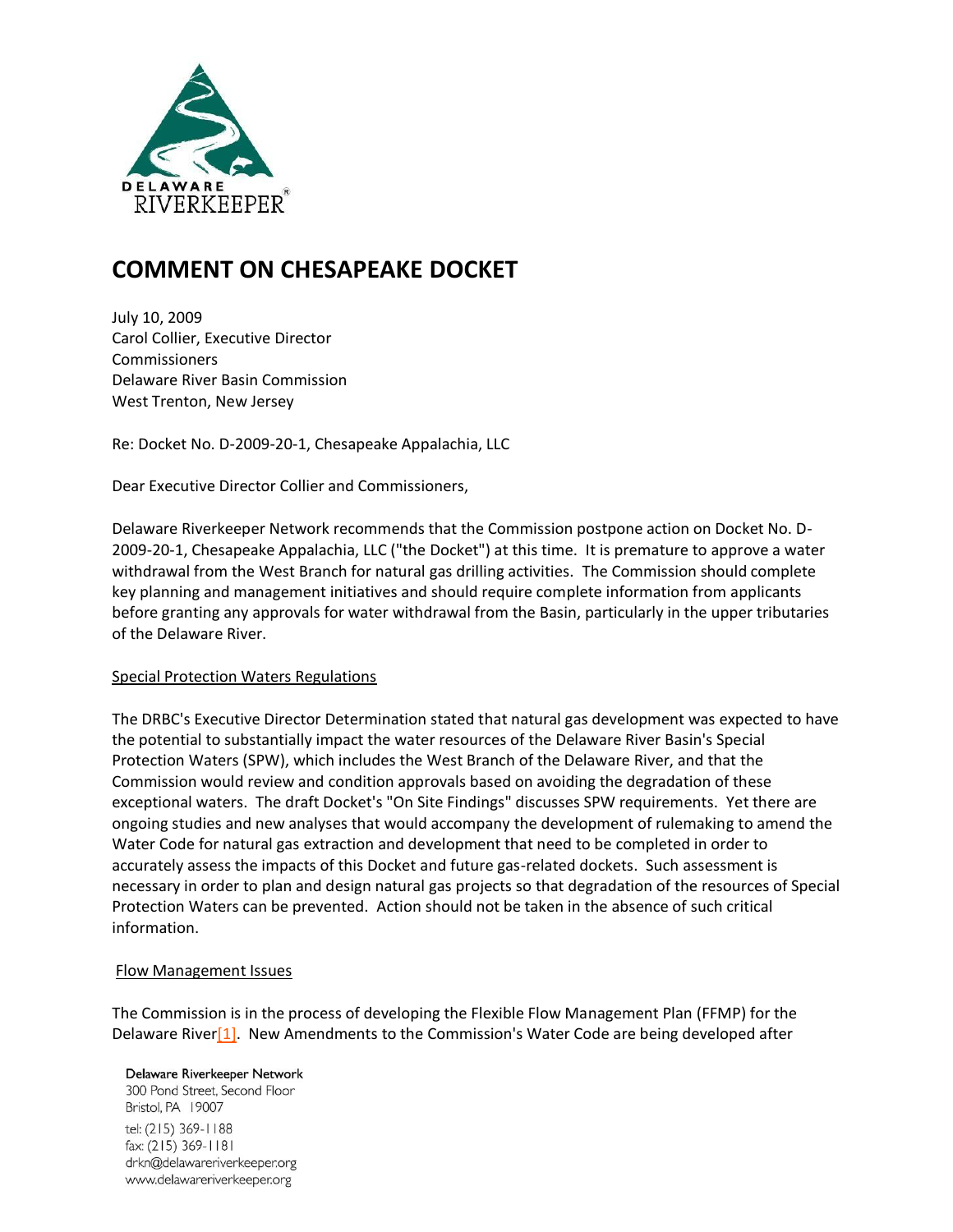previously proposed amendments (published December 2007) were withdrawn in December 2008, amidst much public controversy; complaints about the poor performance of the FFMP regime in regard to fish protection by the PA Fish and Boat Commission were key in having the proposed plan withdrawn<sup>[2]</sup>. The new rulemaking process is ongoing; several studies and analyses are being conducted by Commission committees, subcommittees and staff. Until that process is completed, no approvals for water withdrawals or gas development and extraction projects should be granted. There has been much data and scientific study on the upper tributaries of the River, but the information needed to finalize the FFMP is not complete. Complete information is needed to inform decisions regarding any further allocation of water, especially for a consumptive use, such as this Docket represents.

In the interim while the FFMP studies are being developed, the Supreme Court Decree Parties (States of New York, Pennsylvania, New Jersey, Delaware and City of New York) put in place a management plan for releases from the New York City reservoirs. Most recently, the Decree Parties announced changes to the FFMP $[3]$  in June for the period June 1, 2009 to May 31, 2010. The changes were aimed at improving downstream habitat by additional release of cold water. The West Branch of the Delaware will receive an additional 100 cubic feet per second (cfs) from Cannonsville to improve trout habitat during the summer months. Barring drought conditions, this will translate into 300-325 cfs of cold water released at Cannonsville to reduce thermal stress on fish in the West Branch and in the upper reaches of the main stem for most of this season. An "Extraordinary Needs Bank" was also established to hold water for other needs that may arise. Also New York City was allowed more flexibility in reservoir operations to try to reduce the rapid fluctuations of releases which can cause havoc on downstream aquatic life. State fishery experts and technical review of the effects of the FFMP over the past season led to the changes.

Even with these recent changes, the FFMP is still considered flawed by many because it assumes that New York City is diverting its full allocation of 800 mgd when the average annual diversion is closer to 500 mgd. Fish conservationists argue that if the actual diversion is used to set the release program there would be more water that could be released to benefit the fishery downstream of Cannonsville (on the West Branch) and Pepacton (on the East Branch) Reservoir[s\[4\].](http://delawareriverkeeper.org/#_ftn4) And on July 8, Peter Kolesar lodged an email complaint with the DRBC about "ramping", the sudden drop in reservoir releases from Cannonsville. He submitted a USGS graph showing the precipitous drop from over 1000 cfs to about 300 cfs overnight; such sudden changes in flow are harmful to life in the West Branc[h\[5\].](http://delawareriverkeeper.org/#_ftn5)

These recent events regarding the FFMP illustrate the level of involvement and the technical complexities of flow management in the Delaware River, particularly the Upper Delaware main stem and the upper tributaries. Of course, the three New York City reservoirs in the upper River supply 8 million city dwellers with water, which dominates Delaware River management goals. Layered into the rubric of Upper Delaware flow management is the required minimum flow target at Montague that New York City is required to maintain through reservoir releases to protect the Delaware River downstream, including deflecting salt intrusion at Philadelphia/Camden and maintaining water supply quality for the 7 million downstream people who rely on the Delaware River for water. Substantial public involvement, government studies, technical analyses and re-analyses go into every cubic foot per second that is released to the River's streams by New York City. With this reality as a backdrop, it is clear that the removal and complete depletion of 1 million gallons per day by Chesapeake through this Docket is potentially very significant for the "managed" part of this tributary (the section of the West Branch below Cannonsville Reservoir) and adds more competition for the clean cold waters of the Upper Delaware River.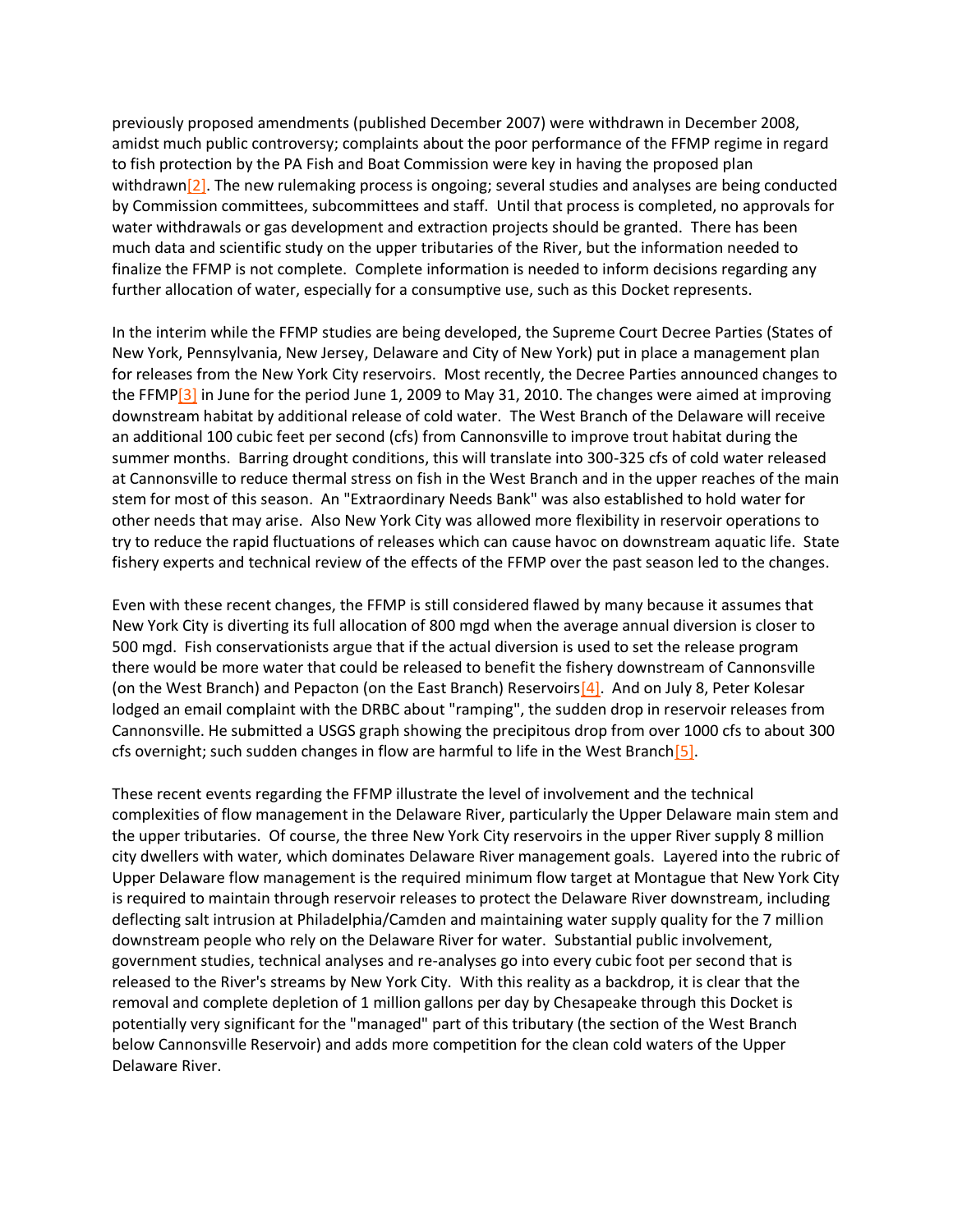Further, this withdrawal coupled with future applications for water withdrawals and/or natural gas drilling sites in the subwatershed present an even larger question in terms of total impact of this removal of water from the Basin. Yet the environmental, social/cultural, political and economic issues that are considered in the matrix of sustainability are not being considered. In fact, the approval of this Docket forecloses the ability to provide a level playing field for water withdrawal applicants going forward as it secures the 1 mgd consumptive loss as a condition for ten years. It begs the question: how will this Docket and all future water withdrawals affect the FFMP's success at meeting water supply and ecological needs? Painstaking efforts are being made by the public, scientists, and the government to manage the flow of the River and its tributaries to serve water supply and conservation needs. Will water for natural gas development trump these efforts or make meeting present goals and uses more difficult, costly, or impossible? One also has to ask, whose water is being allocated? New York City is making reservoir releases under an Agreement forged by the Supreme Court Decree Parties. Is Chesapeake taking some of New York's released waters that are supposed to be augmenting flow for fish in the West Branch and upper main stem? Will other withdrawals eat into the efficacy of the FFMP's reservoir releases? And at whose expense?

There has been no pubic discussion of these issues. Before approval is granted, there should be an analysis of how this Docket will interplay with the FFMP and the ecology of the West Branch and the main stem. A plan should be developed that provides a calculation of how much total water can be removed from this subwatershed without degrading SPW resources. Also, location of withdrawals, rate and timing of withdrawal, pass-by flow requirements, nonpoint source pollution control plans and other aspects of Dockets can be informed by an analysis of flow regime needs. This is essential to prevent water resource depletion.

# Chesapeake Build-out Analysis

The Commission should require a build-out analysis of Chesapeake's planned natural gas drilling activities in the Basin before the Docket is approved. All wells that will use the water withdrawn should be reviewed and considered by the Commission at the same time as the water withdrawal is considered. The segmenting of the wells from the water withdrawal Docket removes information from consideration such as: How much water will ultimately be used by how many wells? Where will they be located? What will be the net export of wastewater after well development? What will the spacing be between wells? What is the ultimate change in land cover that needs to be addressed by nonpoint source pollution control planning? What are the potential water quality impacts on the West Branch such as temperature, flow regime (hydrology), dilution of pollutants, and pollutant loading?

The 10 year permit cycle could be used as a planning horizon for the short term. This build-out analysis will help the Commission plan for Chesapeake's natural gas activities so that degradation of water resources can be avoided. Without understanding the full scope of the planned gas well development, the impacts can't be accurately assessed.

Some vital information is obviously missing from the Docket. For instance, how many wells will be served by the 1 million gallon per day withdrawal? There is no explanation in the application or Draft Docket of how the need for this quantity of water was justified by Chesapeake to the Commission. Will this provide all the water needed for gas well development on all of Chesapeake's lease holdings in the Delaware River Basin? If not, what amount is needed?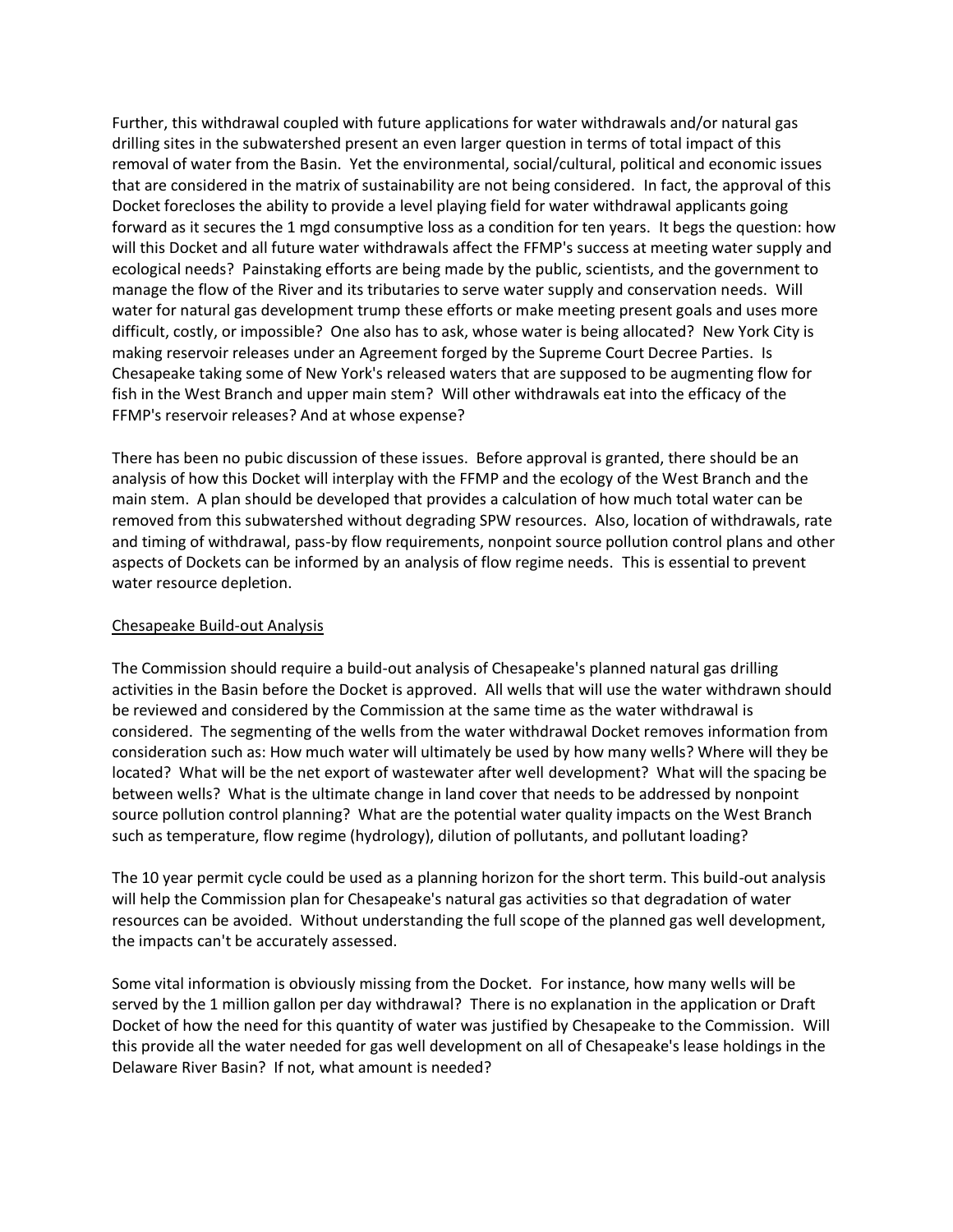The segmentation of the well permits from the water withdrawal and the lack of a comprehensive analysis by Chesapeake also undermines the Commission's ability to comply with SPW requirements. For example, the Area/Wells Served section of the draft Docket (A.3.) does not properly address the service area that is supposed to be defined in a water withdrawal application in the drainage area of SPW. One of the reasons the Area Served is to be defined is because a Non-Point Source Pollution Control Plan (NPSPCP) is to be submitted for the project service area located within the drainage area of SPW (Water Code Article 3.10.3.A.2.e.1) and 2)). The Draft Docket only requires a NPSPCP for the area where the facilities for the water withdrawal project is to be constructed ("Cutrone Site"). This is not correct. Section 1) referenced above makes it clear that the service area for a withdrawal is the area to be served by that withdrawal, not just the withdrawal site. Section 2) further reinforces this by requiring that when a project is expanded, the system can only serve an area regulated by a Non-Point Source Pollution Control Plan approved by the Commission.

Until the location and plans for all wells where the water is to be used are identified and permitted, the Area Served cannot be correctly defined and acceptable NPSPC plans developed. Setbacks distances, separation distances, spacing of structures, type of materials to be used, BMPs to be employed cannot be specifically developed until all well sites are located and site plans produced. And until a build-out analysis for Chesapeake operations within the Delaware River Basin is produced, the full impact of the use of the water will not be known (and unknown negative impacts cannot be reasonably avoided).

Absence of a Non-Point Source Pollution Control Plan

An additional problem is that the Draft Docket does not even meet the requirements of the development of a Non-Point Source Pollution Control Plan for the facilities that will be constructed at the Cutrone site, which is in violation of Water Code Article 3.10.3.A.2.e.1) and 2). Chesapeake did not submit a site specific Non-Point Source Pollution Control Plan for the water withdrawal site and facilities at the Cutrone Site. Chesapeake submitted a general boilerplate plan that did not meet DRBC requirements; therefore the Chesapeake application is incomplete.

However, the Draft Docket proposes to allow Chesapeake to submit the Non-Point Source Pollution Control Plan for the Cutrone Site after approval as long as they submit it to the DRBC and secure Executive Director Approval before construction or water withdrawal. This removes the Non-Point Source Pollution Control Plan from public review through the public comment and Hearing process that has been instituted for this application. Such a proposed course of action is completely inappropriate and is another reason why the approval of this Draft Permit should be postponed. Pollution from runoff at this location constitutes a significant threat to the water quality of the West Branch, classified by PADEP as a Cold Water Fishery, Migratory Fish [6] and by PA Fish and Boat Commission as a "Naturally reproducing trout stream, May 15, 2009["\[7\].](http://delawareriverkeeper.org/#_ftn7)

The West Branch of the Delaware River is very sensitive to nonpoint source pollution due to fish habitat needs and the water uses to be protected as per its classification, which include water supplies, maintenance and propagation of resident game fish and other aquatic life, maintenance and propagation of trout, wildlife and recreation $[8]$ .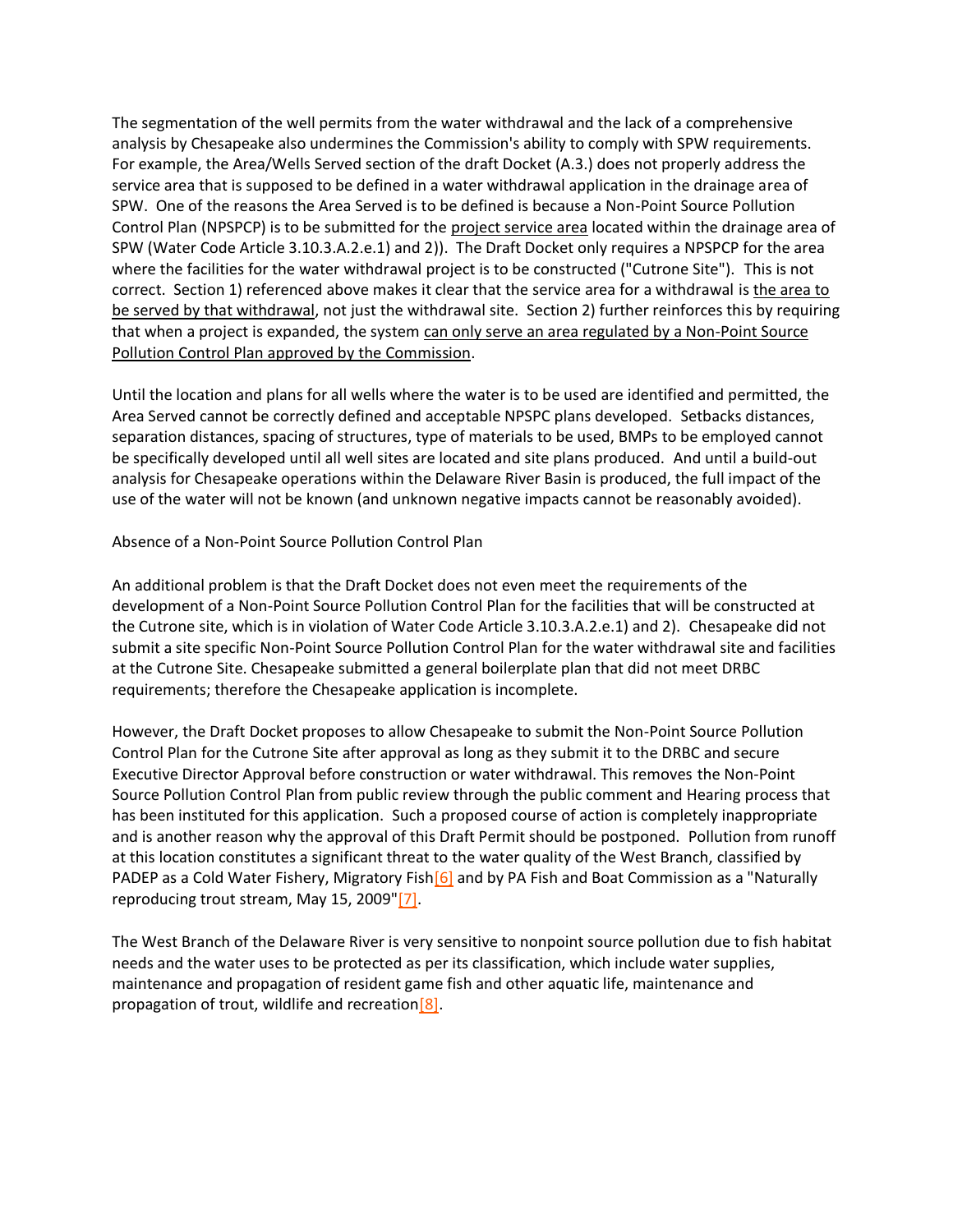To illustrate the sensitivity of the stream, the story of the upper section of the West Branch is instructive. The upper section of the West Branch (UWBDR), above the Cannonsville Reservoir, begins in the town of Jefferson, Schoharie County, NY and flows 43 miles to Cannonsville. This part of the stream is fed by naturally cold headwaters that are home to wild brook trout as well as naturally reproducing brown trout. The main stem of the UWBDR runs through agricultural land and forest upstream of the impoundment and was listed on New York State's 303(d) list in 1998 due to phosphorus loads. Since the UWBDR feeds New York City's Cannonsville Reservoir, cleaning up the phosphorus problem was a high priority for the State. NYSDEC completed a TMDL for phosphorus, approved by EPA in 2000. An aggressive restoration program was implemented and the stream was cleaned up to standards through the work of many agencies, councils, watershed associations, municipalities, academic institutions, environmental coalitions, and New York City. In 2004 New York State removed the UWBDR from the 303(d) lis[t\[9\].](http://delawareriverkeeper.org/#_ftn9) The water quality of the West Branch's upper reach, Cannonsville Reservoir and the lower reach of the West Branch have been improved in terms of nonpoint source pollution.

This success story shows how a stream can become polluted from nonpoint source pollution and how much effort and cost must be invested to successfully address the diffuse sources of that pollution. The upper West Branch has already been compromised and brought back and we should learn from that experience that prevention of nonpoint source pollution makes sense and should be a top priority when changed land use occurs. This is why the Commission's Water Code requires a NPSPCP. And it is why this plan should not be left out of the Public Hearing and approval process, not set aside to a later date and less public course of action.

#### Basinwide Analysis

Considering that the industry forecasts that Marcellus Shale could be the largest producer of natural gas in the nation and considering that the most prolific Marcellus formation is thought to be located in the Northeast portion of the formation (Wayne County, PA and Delaware and Sullivan Counties, NY) it is reasonable to expect that natural gas production will be a major activity in the Delaware River watershed for many decades. Terry Engelder, Penn State Geoscientist, projects that 168-516 trillion cubic feet of gas is contained in the Marcellus Shale field and that about  $50[10]$ -36[0\[11\]](http://delawareriverkeeper.org/#_ftn11) trillion cubic feet of that is recoverable. Engelder estimates the value of this at \$1 trillion, a major asset for the industry.

The Commission should recognize that natural gas activities, once established, are here for the long term. The life of a typical well is 20 years; it is reasonable to assume that the industry will be a dominant resource user here for the next 50 years or so. This requires planning and assessment on a large scale. While the Chesapeake build out is not difficult to develop, admittedly a basin-wide analysis of how gas drilling can be expected to affect water resources throughout the Watershed requires more assumptions and modeling. But using data such as industry projections of the most efficient spacing of wells, the land needed for each well site, signed leases, and a projection of water consumption needs and wastewater disposal, a projection of the fully built gas industry in the Basin could be modeled and the resource consumption calculated. This could then be used to assess the impacts of these activities on the resources of the Watershed, including Special Protection Waters (to prevent degradation) and the other designated uses of the River (to avoid diminishing impacts) and will help inform better decision making regarding Dockets.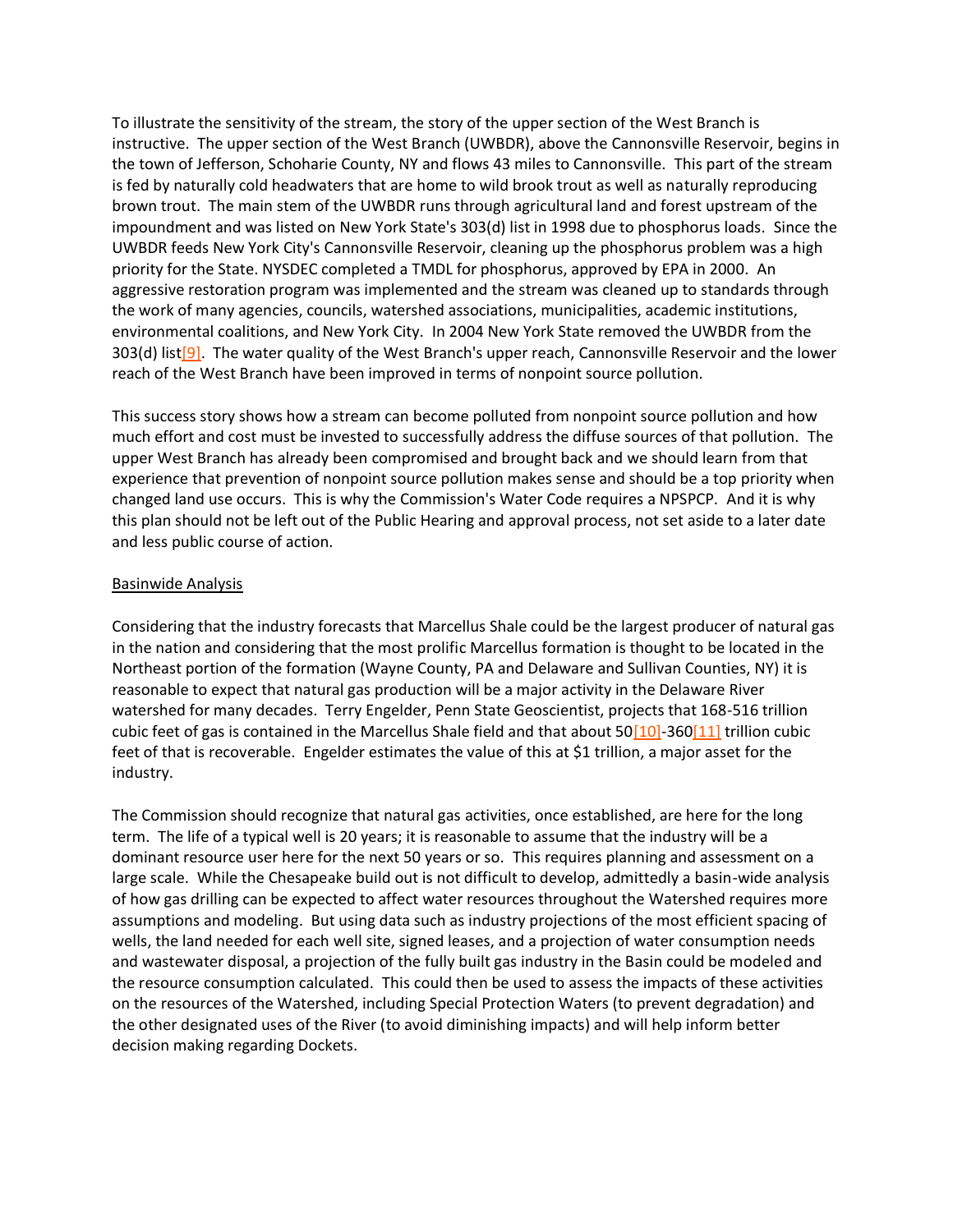#### Pass-by Flow

The use of the 7Q10 to develop the pass-by flow for the withdrawal limits for this application, as is proposed in the Draft Docket, is not protective enough to prevent degradation of the water resources of the West Branch and the Basin's Special Protection Waters. The aquatic life of the stream, fish, the ecological flow needs, water quality, and the stream's hydrology need to be adequately protected in order to avoid degradation. An alternative method of setting a pass-by flow that takes these factors into account must be developed.

There are current efforts to develop a more protective and ecologically sensitive flow management method through the Flexible Flow Management Plan for which the Commission is developing rulemaking and through the work of DRBC's Regulated Flow Advisory Committee and Subcommittee on Ecological Flows, which are examining various ecological flow and hydrologic flow tools for use by the Commission in setting minimum flow standards. That work is not complete. Until the Commission adopts a better method to set a minimum flow of water in a waterway, approvals for withdrawals based on a pass-by flow calculated on the 7Q10 should not be approved.

The nationally recognized Instream Flow Council explains that the 7Q10 is not an instream flow method; it is a flow statistic designed to be used to set the volume of water needed in a stream to meet point discharge water quality standards. It was never meant to be used as a method to set safe minimum stream levels, despite the fact that some States use it. The Instream Flow Council states "The hydrologic statistic has often been misused as a minimum flow for keeping fish alive"[.\[12\]](http://delawareriverkeeper.org/#_ftn12) They go on to point out "This method should only be used to determine wastewater discharge criteria...This method does not protect aquatic life (Camp Dresser and McKee 1986) and its use as a standard to do so is inappropriate...The 7Q10 should never be used to make instream flow prescriptions for riverine stewardship...the 7Q10 drought flow is inadequate to conserve aquatic life or ecological integrity.["\[13\]](http://delawareriverkeeper.org/#_ftn13) They further explain that "Fish communities can generally withstand near-drought conditions that occur infrequently and for short periods. However, setting such a flow as a long-term condition will not sustain them. The influence of flow on aquatic organisms includes more than just magnitude and frequency, duration and season are also important. Making such a low flow the norm is like recommending the sickest day of your life as a satisfactory level for future well-bring. Use of the 7Q10 persists because it favors off-stream uses. However, it does so by sacrificing the fish and wildlife resources that belong to the public and over which government has a stewardship responsibility." $[14]$ 

While it may be argued that 48 cfs, which is the minimum flow (based on the 7Q10) set as the pass-by flow in the draft Docket is not likely to occur often, the use of this method to set the minimum flow establishes this pass-by flow as what the Commission considers to be an acceptable protective measure that could, especially in times of low rainfall or drought or when New York requires more water, become the bottom line for the stream at this location. And once further withdrawals or drilling activities occur in the contributing watershed, the occurrence of 48 cfs could become more frequent. Based on the Instream Flow Council's critical analysis, this could be devastating to fish, aquatic life, and the ecology of the West Branch. In addition to the Commission's goals of non-degradation of SPW resources, Pennsylvania's classification of the stream as Cold Water Fishery, Migratory Fish and the stated "water uses to be protected["\[15\]](http://delawareriverkeeper.org/#_ftn15) (as stated above include "maintenance and propagation of resident game fish and other aquatic life, maintenance and propagation of trout") require a protective pass-by or minimum flow level, not one based on the 7Q10. To establish this precedent now is a grave mistake. Is the Commission going to relegate the future of the West Branch to the "sickest day of its life"?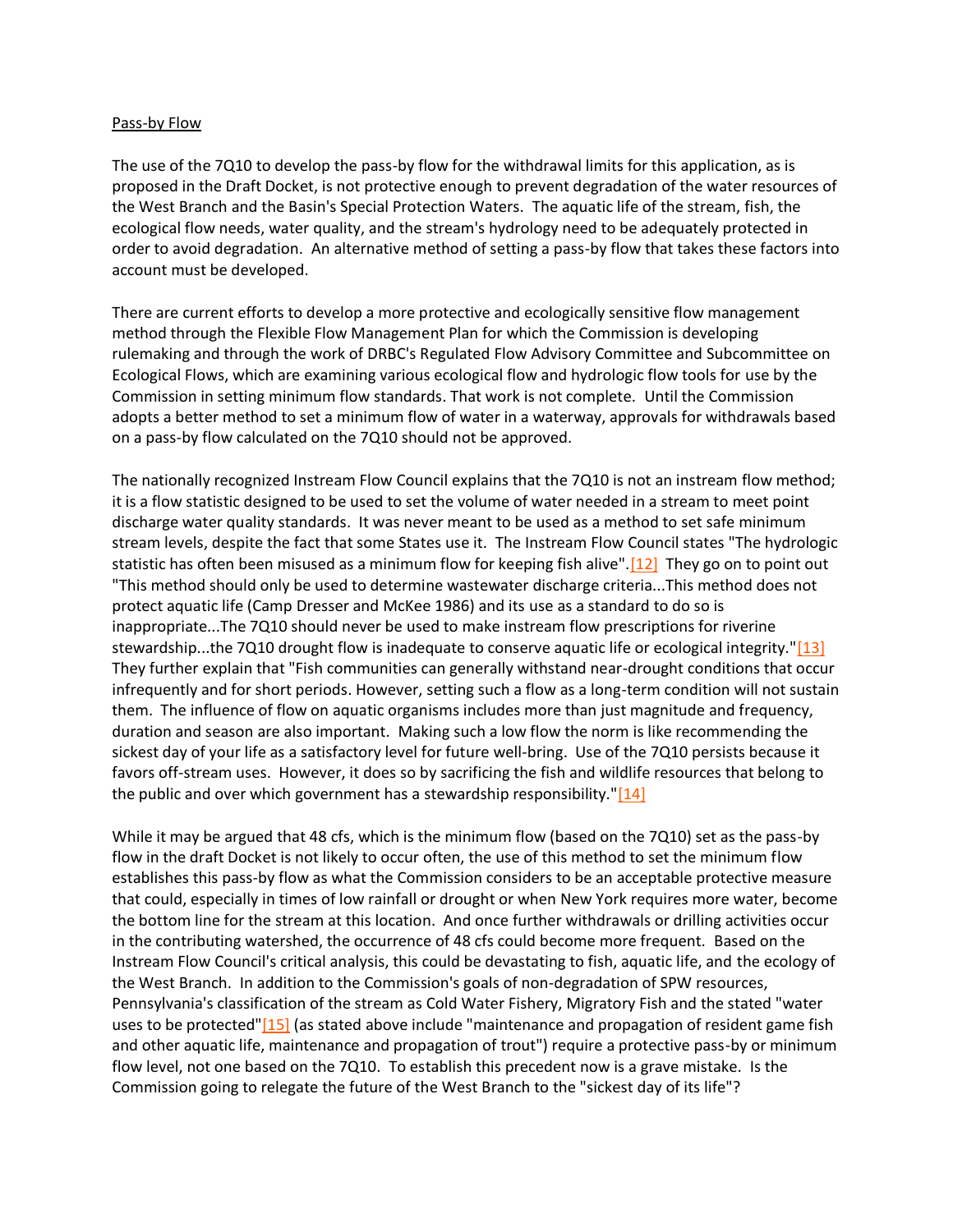Another consideration is that the aquatic life of the upper reaches of the Delaware River includes species in addition to trout that are sensitive to flow and temperature changes. The impact of water withdrawals and gas drilling activities, including this draft Docket, on these species is an important consideration that can be fleshed out during the gas drilling rulemaking process on which the Commission is now embarking. The federally endangered dwarf wedgemussel, *Alasmidonta heterodon*, requires specific flow regimes and temperature, and are found in the upper Delaware River (3 locations in the upper Delaware River mainstem were identified in 2000, Lellis 2001). One documented site that supports dwarf wedgemussels is located just downstream of the Cutron site, below the confluence of the West and East Branches of the River at River Mile 323.

The National Park Service has issued a report that discusses the impacts of flow and temperature on these population[s\[16\];](http://delawareriverkeeper.org/#_ftn16) the setting of a pass-by flow needs to take this into consideration. The advent of gas drilling in the Upper Delaware brings a large resource-consumer and substantial environmental influence into this sensitively balanced ecosystem. Minimum flow standards must take the needs of this federally endangered species into account. In addition, the American eel, a wondrous creature that migrates to the upper River from the Sargasso Sea, and the iconic American Shad that migrate here to spawn, also have habitat needs that are required to be protected according to existing stream designations.

For the Commission's consideration, the Instream Flow Council analyzes dozens of instream flow assessment tools in the referenced publication. Among them is the New England Aquatic Base Flow standard and methods based on the natural flow paradigm. In New Jersey, the NJ Highlands Water Protection and Planning Council has adopted the Low Flow Margin of Safety, which is conservative statistically based method. These methods are doubtless being evaluated by the Commission's SEF. Until a reliably protective minimum flow method can be adopted by the Commission and the rulemaking process can consider all the issues that need to be addressed by regulation of natural gas development, this Docket should not be approved.

# **Recreation**

Recreation is a protected use under the PADEP Chapter 93 designation $[17]$ . The West Branch is a renowned trout fishing stream which is at the center of the fly fishing ecotourism industry and a popular canoeing stream. Trout fishing is a major activity that drives the local economy and is central to the cultural and social values of the region, including Hancock, which is located across the River in New York, above Point Mountain. Noise, industrial activity, lights, stormwater runoff, traffic, air emissions and withdrawal of water all could negatively impact the West Branch in terms of trout habitat and the experience of fishing. The Chesapeake application states that operations at the site "could increase to 18 to 24 hours per day" for part of a month when there is "high flow and/or multiple fracturing procedures["\[18\].](http://delawareriverkeeper.org/#_ftn18) Also, the Site Plan shows four water hydrants which the applicant states will allow for multiple trucks to fill up at one time $[19]$ . This will mean the capability of several trucks at once to be active on the site, compounding local impacts.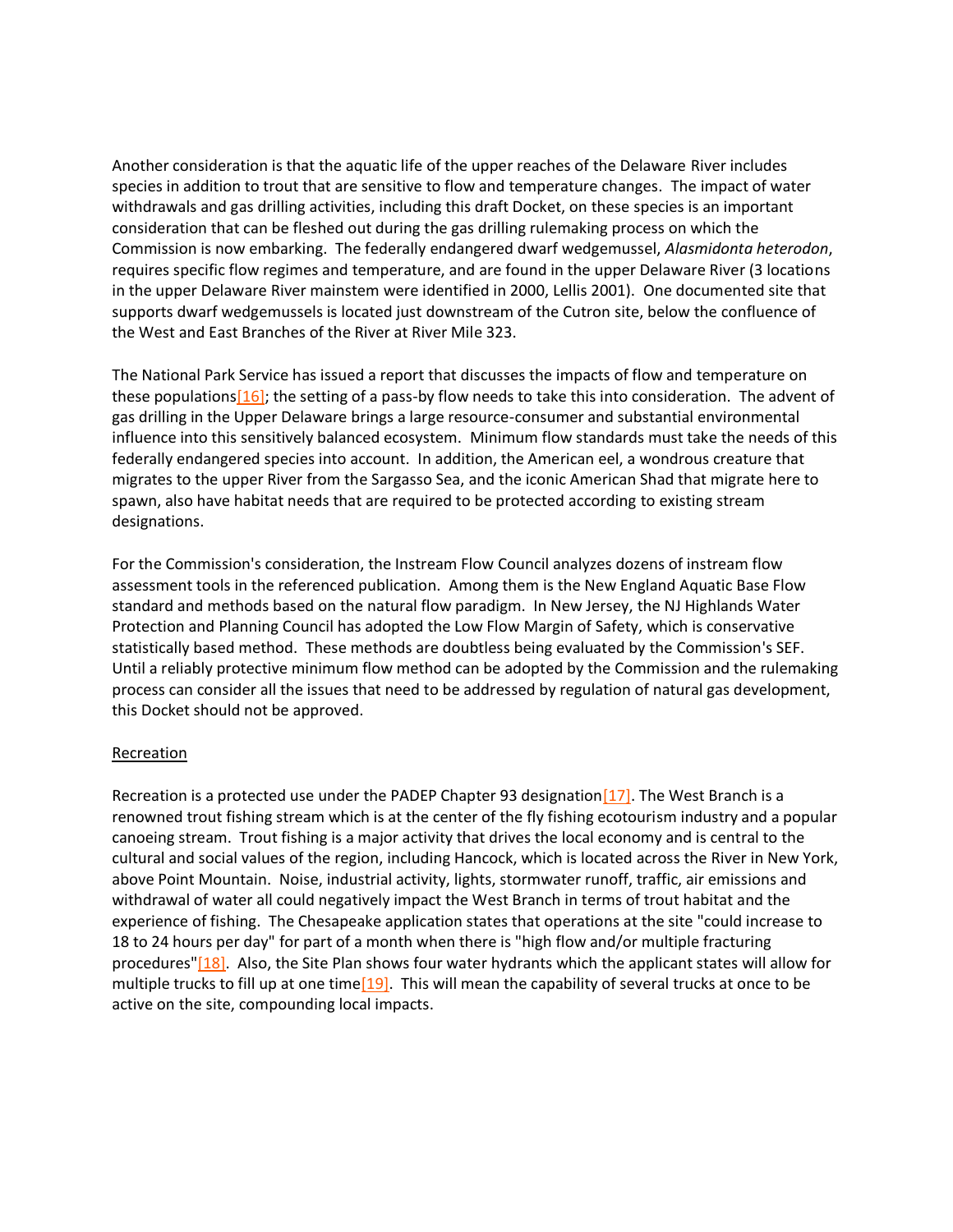There are 2 canoe launch areas that are within a short distance of the Cutron site, both of which may be negatively impacted by noise, industrial activity, truck traffic, air emissions and stormwater runoff for the proposed facilities at the Cutron site. The Balls Eddy Access Area is located at Mile 4.6, upstream of the Cutron site. It is a PA Fish and Boat Commission facility and consists of a boat ramp, parking, trash disposal and privies. The launch is only accessible from Route 191, which is the road that provides access to the Cutron site. The Shehawken Access Area at Shehawken Creek (river mile 0.6, less than a mile from main stem confluence) is provided by the PA Fish and Boat Commission and also has access from Route 191, at the junction of Route 370. The site is rustic with limited parking and no facilities. This site is downstream less than a mile from the Cutron site and will likely be directly impacted by the Cutron site operations, perhaps even visually.

Have these impacts been considered in terms of mitigating scenic intrusion, the degradation of the recreational experience and local habitat, noise and light pollution, and air emission effects? There is no mention of this in the Docket or application.

# Questions

We have several questions regarding the draft Docket Section C. Decision:

- 1. Condition I. f. and g. Will PADEP apply stormwater regulations through its construction program or through its Oil and Gas Division program?
- 2. Condition I. i. Can clearing and construction of the Cutron site facilities begin upon Docket approval, before natural gas well permits are issued?
- 3. Condition I. i. Will the Commission be reviewing and approving Dockets for natural gas wells or will the States alone have primacy in the review and approval of natural gas well permits in the Basin?
- 4. Condition I. i. Can Chesapeake use the withdrawn water for gas well development at wells which do not identify shale as the target formation? This condition sounds as if Chesapeake cannot, for instance, use water withdrawn from the Cutron site for well development in the Oriskany formation (i.e. the Robson well).
- 5. Condition I. q. What does this refer to exactly? For instance, can the Executive Director approve the export of withdrawn water to wells outside of the Delaware River Basin? Can the Executive Director approve the transfer of withdrawn water by Chesapeake to another entity for use at their wells?
- 6. Condition I. n. Can Chesapeake construct the facilities prior to approval of an Operation Plan as long as it is before water withdrawal?
- 7. Condition I. w. What is the definition of "zone of influence"?
- 8. Condition I. y. Is this use classified as "nonessential" in regards to drought emergency restrictions?

# Further Comments

- 1. Condition I. n. The Operation Plan should be required to be approved with the application as part of this public Docket approval process. Until the Operation Plan is submitted and approved, the draft Docket should be postponed.
- 2. Condition I. p. Produced waters that are removed as wastewater from gas well sites should be metered and recorded also so that the Commission can track the volume of wastewater that is being transferred out of the Basin.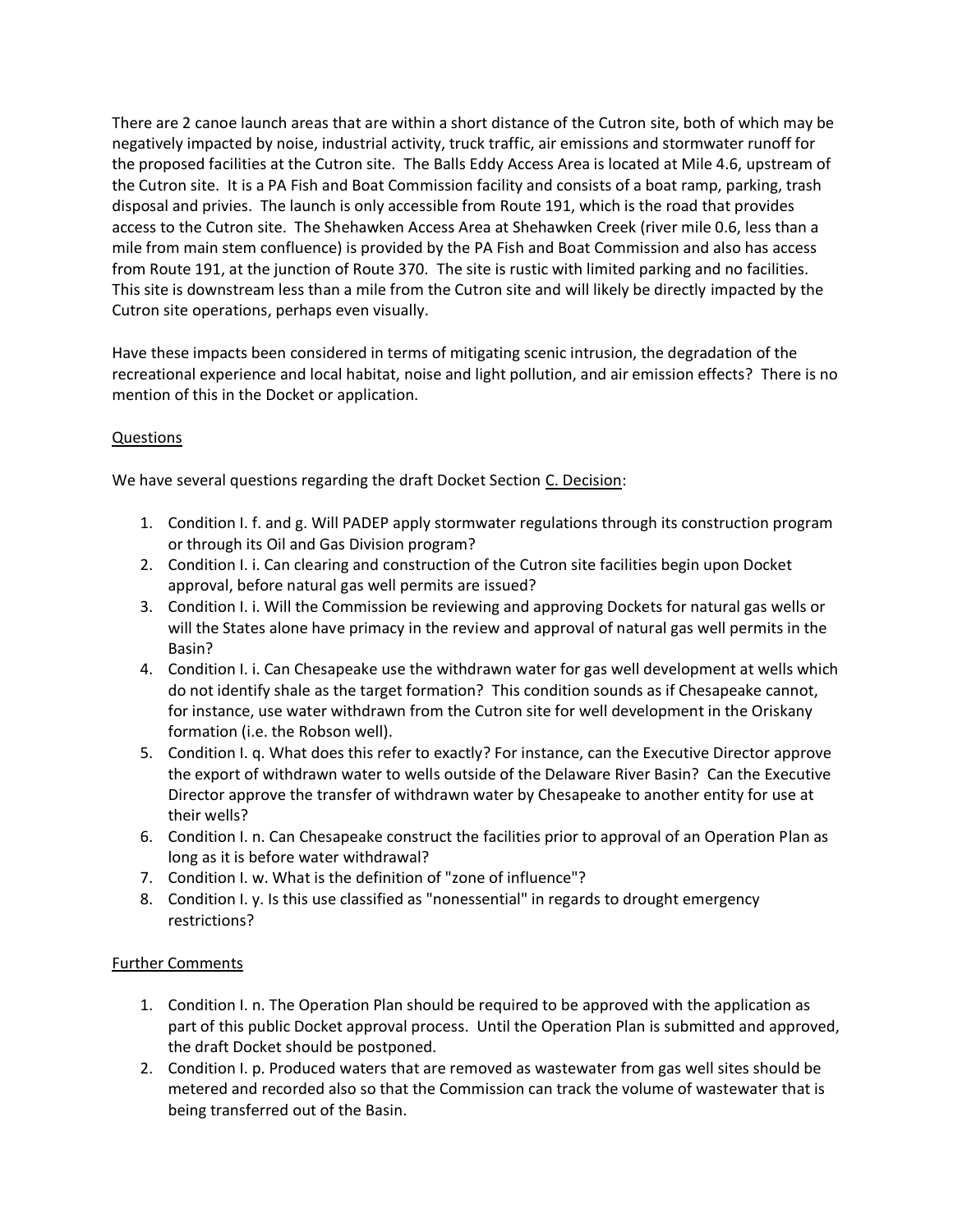3. Expiration Date: We do not agree that this Docket should be approved and urge the Commission to postpone action at this time, as discussed above. However, regarding the length of approval, 10 years is too long. Due to the emergent nature of this industrial activity in the Delaware River Watershed, the permit length should be shortened to a 3 to 5 year period. Changes in industrial technology are occurring regularly and, regarding shale well development, new technologies and mechanics are developing and being adopted very quickly. Also, environmental and flow conditions related to the River's ecosystem, global climate change, sea level rise and the FFMP and reservoir operations are all actively changing and are likely to evolve further in ways that could impact this withdrawal over the near future. This water withdrawal may be in need of revision due to these changes within the next few years so the Docket length should not exceed 3 to 5 years.

In conclusion, Delaware Riverkeeper Network recommends that the Commission postpone action on this Docket until the Commission's rulemaking on gas drilling, the FFMP and other build-out planning is completed. We urge the Commissioners to recognize the magnitude of the natural gas issue in the consideration of this water withdrawal, which is just the beginning of what will doubtless be a transforming activity in our Watershed. Action by the Commission needs to be very conservative due to the scale and nature of gas development and it is reasonable and essential that all planning, assessments and rulemaking be completed before Dockets are approved.

Thank you for your consideration.

Sincerely,

| Maya K. van Rossum       | <b>Tracy Carluccio</b> |
|--------------------------|------------------------|
| the Delaware Riverkeeper | <b>Deputy Director</b> |

[\[1\]](http://delawareriverkeeper.org/#_ftnref) <http://www.state.nj.us/drbc/FFMP/index.htm>

[\[2\]](http://delawareriverkeeper.org/#_ftnref) Letter to PA DEP from PA Fish and Boat Commission dated 9.19.08.

[\[3\]http://water.usgs.gov/osw/odrm/documents/Temporary\\_2009\\_Summertime\\_Releases\\_Agreement\\_](http://delawareriverkeeper.org/#_ftnref) Final\_Approved.pdf)

[\[4\]](http://delawareriverkeeper.org/#_ftnref) Statement to RFAC and DRBC, Peter Kolesar and James Serio, June 17, 2009).

[\[5\]](http://delawareriverkeeper.org/#_ftnref) Graph, USGS 01425000 West Branch Delaware River at Stilesville NY.

[\[6\]](http://delawareriverkeeper.org/#_ftnref) <http://www.pacode.com/secure/data/025/chapter93/chap93toc.html>

[\[7\]](http://delawareriverkeeper.org/#_ftnref) [http://www.fishandboat.com/trout\\_repro.pdf](http://www.fishandboat.com/trout_repro.pdf)

[\[8\]](http://delawareriverkeeper.org/#_ftnref) <http://www.pacode.com/secure/data/025/chapter93/chap93toc.html>

[\[9\]](http://delawareriverkeeper.org/#_ftnref) [http://www.epa.gov/nps/success/state/ny\\_wbde.htm](http://www.epa.gov/nps/success/state/ny_wbde.htm)